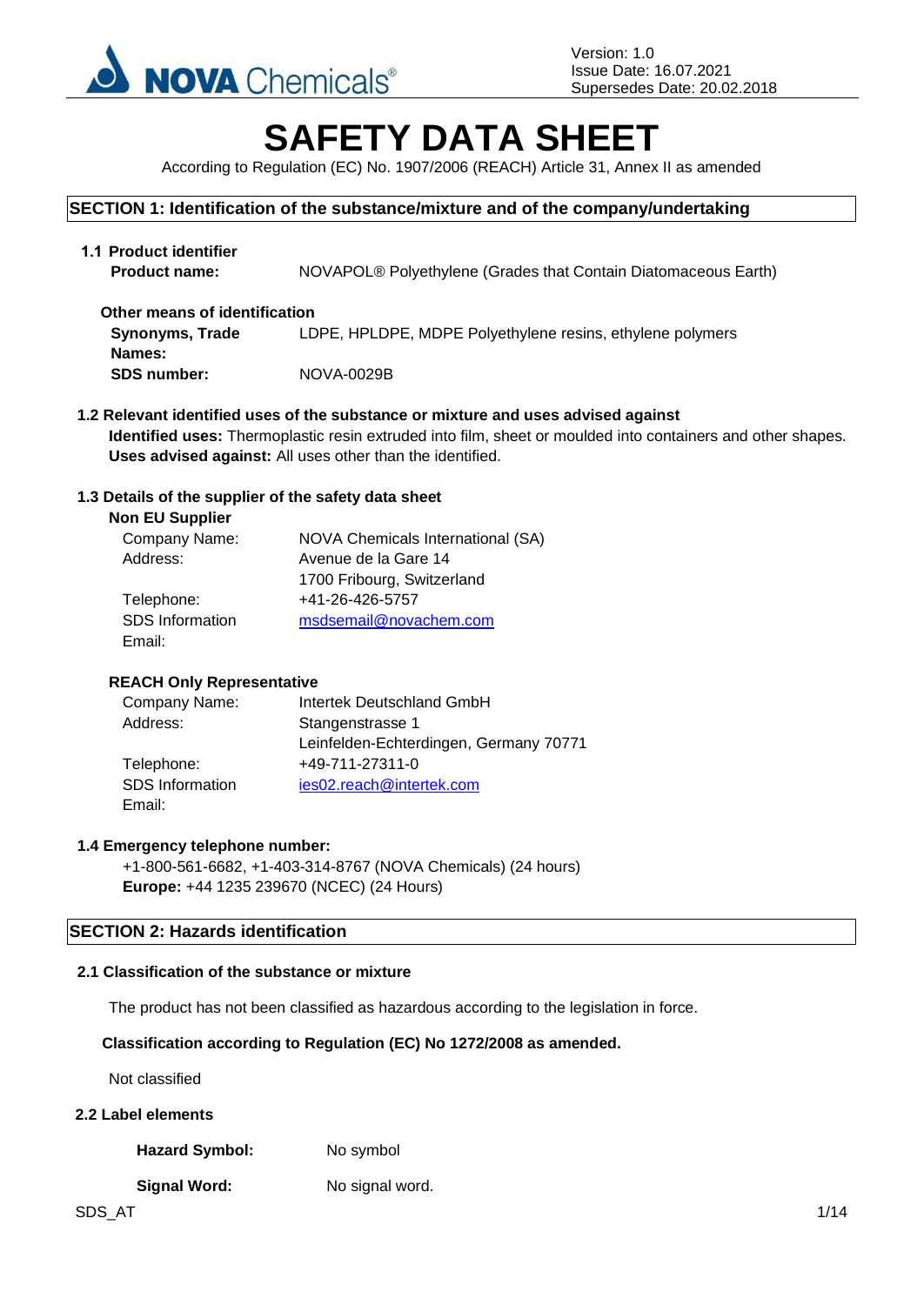

### Hazard Statement(s): not applicable

### **Precautionary Statements:**

| <b>Prevention:</b> | P210: Keep away from heat, hot surfaces, sparks, open flames and other<br>ignition sources. No smoking.<br>P240: Ground and bond container and receiving equipment.<br>P241: Use explosion-proof [electrical/ventilating/lighting] equipment.<br>P264: Wash hands thoroughly after handling.<br>P271: Use only outdoors or in a well-ventilated area.<br>P273: Avoid release to the environment.<br>P280: Wear protective gloves/protective clothing/eye protection/face<br>protection.<br>P284: [In case of inadequate ventilation] wear respiratory protection. |
|--------------------|-------------------------------------------------------------------------------------------------------------------------------------------------------------------------------------------------------------------------------------------------------------------------------------------------------------------------------------------------------------------------------------------------------------------------------------------------------------------------------------------------------------------------------------------------------------------|
| <b>Response:</b>   | P301+P330+P331: IF SWALLOWED: Rinse mouth. Do NOT induce<br>vomiting.<br>P313: Get medical advice/attention.<br>P302+P352: IF ON SKIN: Wash with plenty of water/soap.<br>P332+P313: If skin irritation occurs: Get medical advice/attention.<br>P304+P340: IF INHALED: Remove person to fresh air and keep<br>comfortable for breathing.<br>P305+P351+P338: IF IN EYES: Rinse cautiously with water for several<br>minutes. Remove contact lenses, if present and easy to do. Continue<br>rinsing.                                                               |
| Storage:           | P401: Store in accordance with local/regional/national regulations.<br>P410: Protect from sunlight.                                                                                                                                                                                                                                                                                                                                                                                                                                                               |
| Disposal:          | P501: Dispose of contents/container in accordance with<br>local/regional/national/international regulations.<br>P502: Refer to manufacturer or supplier for information on recovery or<br>recycling.                                                                                                                                                                                                                                                                                                                                                              |
| 2.3 Other hazards  | If small particles are generated during further processing, handling or by<br>other means, may form combustible dust concentrations in air. Spilled<br>product may create a dangerous slipping hazard. The cristobalite is<br>inextricably bound or coated in the resin.                                                                                                                                                                                                                                                                                          |
|                    | PBT assessment does not apply.                                                                                                                                                                                                                                                                                                                                                                                                                                                                                                                                    |
|                    | <b>Endocrine Disruption-Toxicity</b><br>The substance/mixture does not contain components considered to have<br>endocrine disrupting properties according to REACH Article 57(f) or<br>Commission Delegated regulation (EU) 2017/2100 or Commission<br>Regulation (EU) 2018/605 at levels of 0.1% or higher.                                                                                                                                                                                                                                                      |
|                    | <b>Endocrine Disruption-Ecotoxicity</b><br>The substance/mixture does not contain components considered to have<br>endocrine disrupting properties according to REACH Article 57(f) or<br>Commission Delegated regulation (EU) 2017/2100 or Commission<br>Regulation (EU) 2018/605 at levels of 0.1% or higher.                                                                                                                                                                                                                                                   |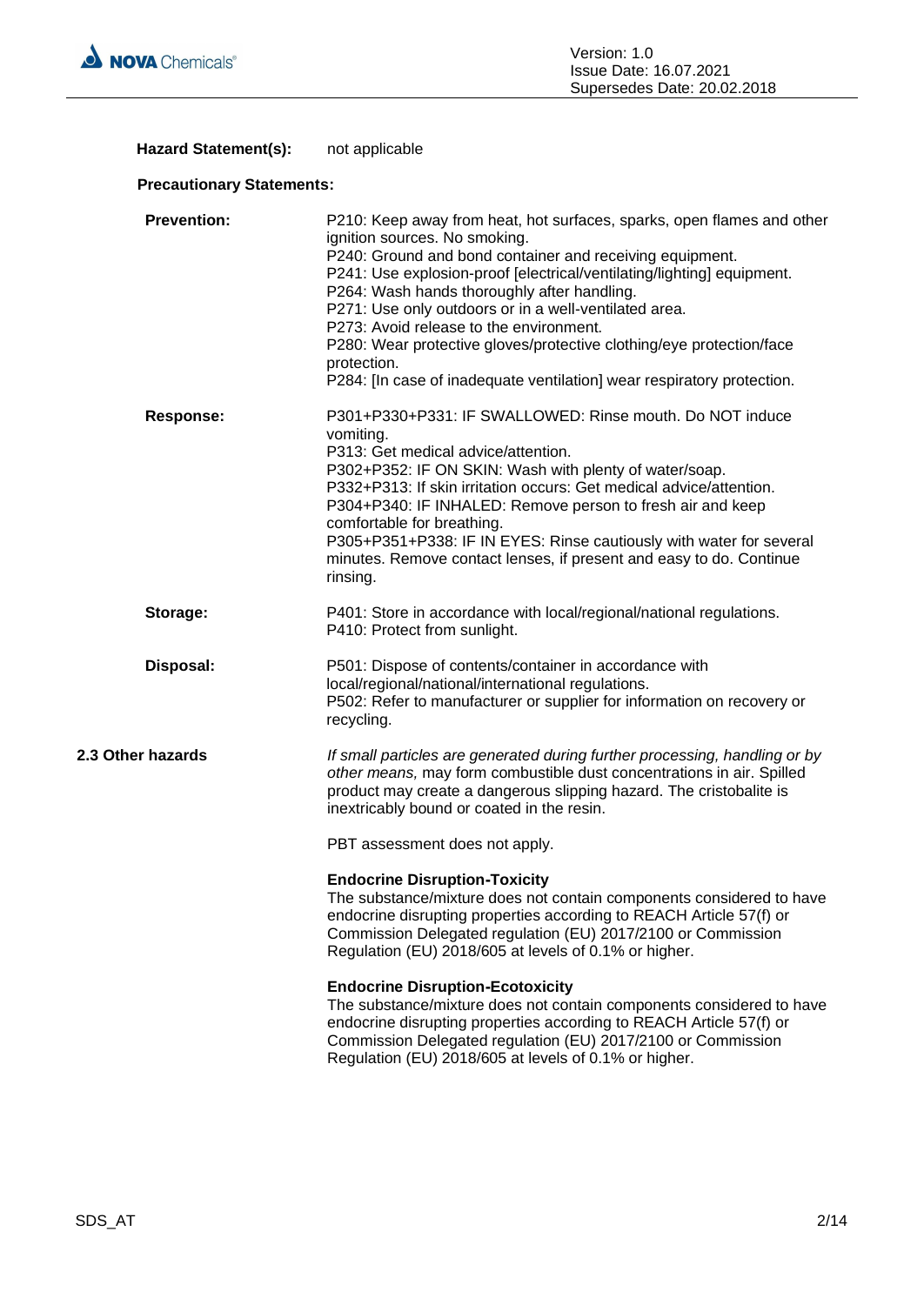### **SECTION 3: Composition/information on ingredients**

#### **3.2 Mixtures**

| Chemical name Concentration CAS-No. |                 |            | EC No.     | <b>REACH</b><br><b>Registration</b><br>INo. | <b>IM-Factor:</b>       | <b>Notes</b> |
|-------------------------------------|-----------------|------------|------------|---------------------------------------------|-------------------------|--------------|
| Cristobalite                        | $ 0.1 - 0.3\% $ | 14464-46-1 | 1238-455-4 | l**In<br><i>compliance</i>                  | INo data<br>lavailable. | #            |

\* All concentrations are percent by weight.

# This substance has workplace exposure limit(s).

## This substance is listed as SVHC.

#### **Classification**

| <b>Chemical name</b> | <b>Classification</b>                                                                                                                                                                                                                                                                             | <b>Notes</b> |
|----------------------|---------------------------------------------------------------------------------------------------------------------------------------------------------------------------------------------------------------------------------------------------------------------------------------------------|--------------|
| Cristobalite         | Classification: Skin Irrit.: 2: H315; Eye Irrit.: 2: H319; Carc.: 1A:<br>H350;<br>Supplemental label information: None known.<br>Specific concentration limit: None known.<br>Acute toxicity, oral: None known.<br>Acute toxicity, inhalation: None known.<br>Acute toxicity, dermal: None known. |              |

CLP: Regulation No. 1272/2008.

The full text for all H-statements is displayed in section 16.

Additional Information: \*\* Cristobalite is a component of the additive, Kieselguhr, soda ash fluxcalcined (CAS# 68855-54-9, EC No. 272-489-0) which was registered under REACH by NOVA Chemicals' Only Representative. The cristobalite is inextricably bound or coated in the resin.

### **SECTION 4: First aid measures**

| 4.1 Description of first aid measures<br>Inhalation:                   | IF INHALED: Remove person to fresh air and keep comfortable for<br>breathing. Get medical advice/attention.                                                                                                                                                                                                                                                                                                                                                      |  |
|------------------------------------------------------------------------|------------------------------------------------------------------------------------------------------------------------------------------------------------------------------------------------------------------------------------------------------------------------------------------------------------------------------------------------------------------------------------------------------------------------------------------------------------------|--|
| <b>Skin Contact:</b>                                                   | IF ON SKIN: Wash with plenty of water/soap. If skin irritation occurs: Get<br>medical advice/attention.                                                                                                                                                                                                                                                                                                                                                          |  |
| Eye contact:                                                           | IF IN EYES: Rinse cautiously with water for several minutes. Remove<br>contact lenses, if present and easy to do. Continue rinsing. Get medical<br>advice/attention.                                                                                                                                                                                                                                                                                             |  |
| Ingestion:                                                             | IF SWALLOWED: Rinse mouth. Do NOT induce vomiting. Get medical<br>advice/attention.                                                                                                                                                                                                                                                                                                                                                                              |  |
| 4.2 Most important symptoms<br>and effects, both acute and<br>delayed: | Thermal burns. Respiratory tract irritation. Mechanical irritation. The<br>cristobalite is inextricably bound or coated in the resin, which minimizes the<br>likelihood of exposure.                                                                                                                                                                                                                                                                             |  |
| Treatment:                                                             | 4.3 Indication of any immediate medical attention and special treatment needed<br>After adequate first aid, no further treatment is required unless symptoms<br>reappear. For more detailed medical emergency support information, call<br>+1-800-561-6682 or +1-403-314-8767 (24 hours, NOVA Chemicals<br>Emergency Response). Burns should be treated as thermal burns. Molten<br>resin will come off as healing occurs; therefore, immediate removal from the |  |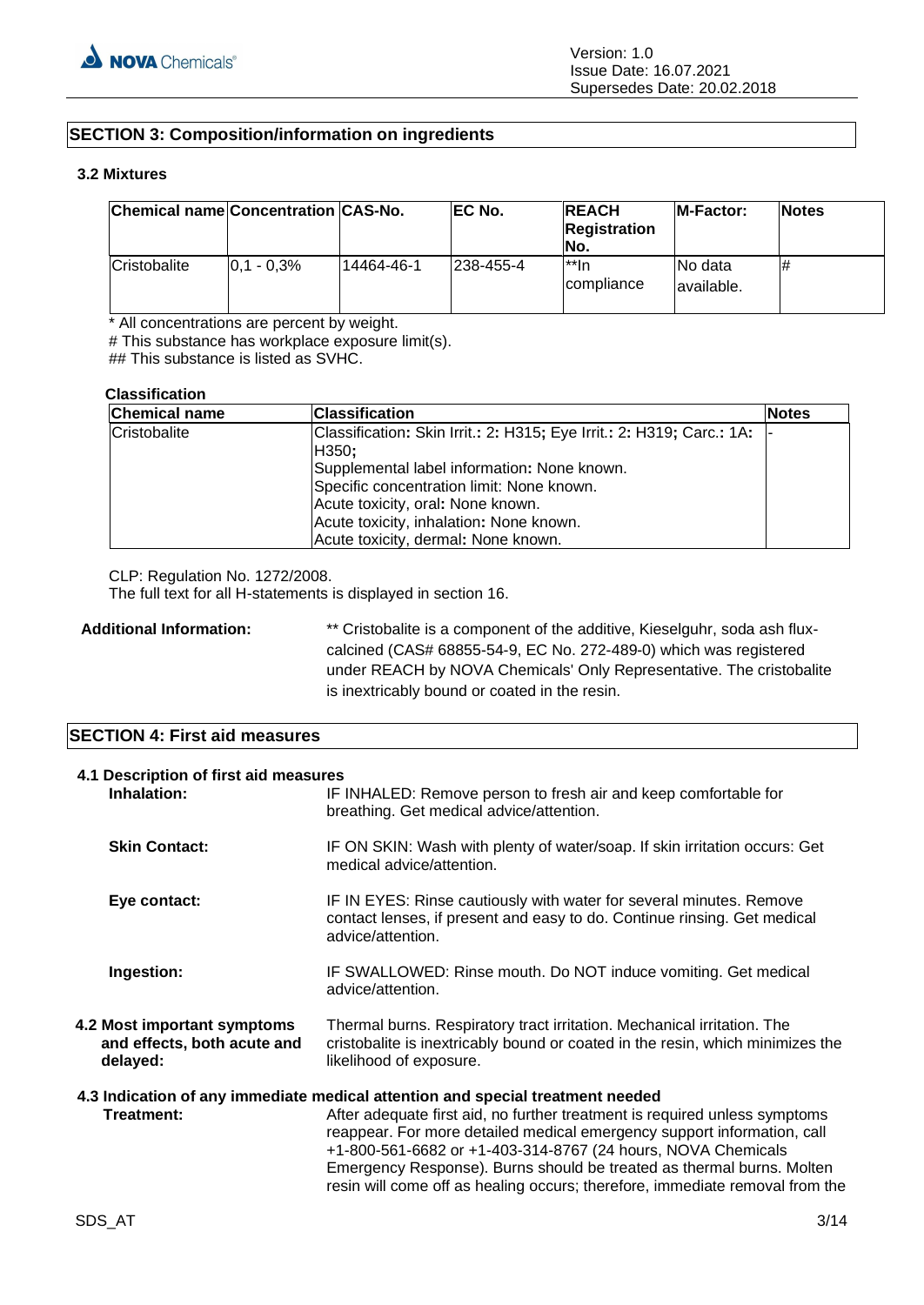skin is not necessary. Treatment should be directed at the control of symptoms and the clinical condition of the patient. No adverse effects due to ingestion are expected. The cristobalite is inextricably bound or coated in the resin, which minimizes the likelihood of exposure.

#### **SECTION 5: Firefighting measures**

| <b>General Fire Hazards:</b>                                               | Solid resins support combustion but do not meet combustible definition.<br>Product will burn at high temperatures but is not considered flammable.<br>Under fire conditions, product will readily burn and emit irritating smoke.<br>Powdered material may form explosive dust-air mixtures.                                                                                                                                                                                                                                                                                                                  |
|----------------------------------------------------------------------------|---------------------------------------------------------------------------------------------------------------------------------------------------------------------------------------------------------------------------------------------------------------------------------------------------------------------------------------------------------------------------------------------------------------------------------------------------------------------------------------------------------------------------------------------------------------------------------------------------------------|
| 5.1 Extinguishing media<br><b>Suitable extinguishing</b><br>media:         | Water fog or water spray. Small fires: Dry chemical, carbon dioxide (CO2)<br>or foam.                                                                                                                                                                                                                                                                                                                                                                                                                                                                                                                         |
| <b>Unsuitable extinguishing</b><br>media:                                  | Avoid water in straight hose stream; will scatter and spread fire.                                                                                                                                                                                                                                                                                                                                                                                                                                                                                                                                            |
| 5.2 Special hazards arising<br>from the substance or<br>mixture:           | Upon heating, polyethylene may emit various oligomers, waxes and<br>oxygenated hydrocarbons as well as carbon dioxide, carbon monoxide and<br>small amounts of other organic vapours (e.g. aldehydes, acrolein).<br>Inhalation of these decomposition products may be hazardous. Powdered<br>material may form explosive dust-air mixtures. Risk of dust-air explosion is<br>increased if flammable vapours are also present. Static discharge: material<br>can accumulate static charges which may cause an incendiary electrical<br>discharge.                                                              |
| 5.3 Advice for firefighters<br><b>Special fire fighting</b><br>procedures: | Keep upwind. Keep unauthorised personnel away. Move containers from<br>fire area if you can do so without risk. Fight fire from maximum distance or<br>use unmanned holders or monitor nozzles. Apply extinguishing media<br>carefully to avoid creating airborne dust. Water may be used to flood the<br>area. Use water spray to cool fire exposed surfaces and to protect<br>personnel. Avoid inhaling any smoke and combustion materials. Remove<br>and isolate contaminated clothing and shoes. Prevent run-off from fire<br>control or dilution from entering streams, sewers or drinking water supply. |
| <b>Special protective</b><br>equipment for firefighters:                   | Firefighters must use standard protective equipment including flame<br>retardant coat, helmet with face shield, gloves, rubber boots, and in<br>enclosed spaces, SCBA.                                                                                                                                                                                                                                                                                                                                                                                                                                        |

### **SECTION 6: Accidental release measures**

| 6.1 Personal precautions,<br>protective equipment and<br>emergency procedures: | Isolate area. Alert stand-by emergency and fire fighting personnel. Dust<br>deposits should not be allowed to accumulate on surfaces, as these may<br>form an explosive mixture if they are released into the atmosphere in<br>sufficient concentration.                                                                                                                                                                                                                                                                                                         |
|--------------------------------------------------------------------------------|------------------------------------------------------------------------------------------------------------------------------------------------------------------------------------------------------------------------------------------------------------------------------------------------------------------------------------------------------------------------------------------------------------------------------------------------------------------------------------------------------------------------------------------------------------------|
| 6.2 Environmental precautions:                                                 | Prevent entry into waterways, sewer, basements or confined areas.                                                                                                                                                                                                                                                                                                                                                                                                                                                                                                |
| 6.3 Methods and material for<br>containment and cleaning<br>up:                | Wear appropriate personal protective equipment. Do not touch or walk<br>through spilled material. In case of leakage, eliminate all ignition sources.<br>Stop leak if safe to do so. Prevent entry into waterways, sewer, basements<br>or confined areas. Spilled product may create a dangerous slipping hazard.<br>Use appropriate tools to put the spilled solid in an appropriate disposal or<br>recovery container. Recover and reclaim or recycle, if practical. Avoid<br>dispersal of dust in the air (i.e., clearing dust surfaces with compressed air). |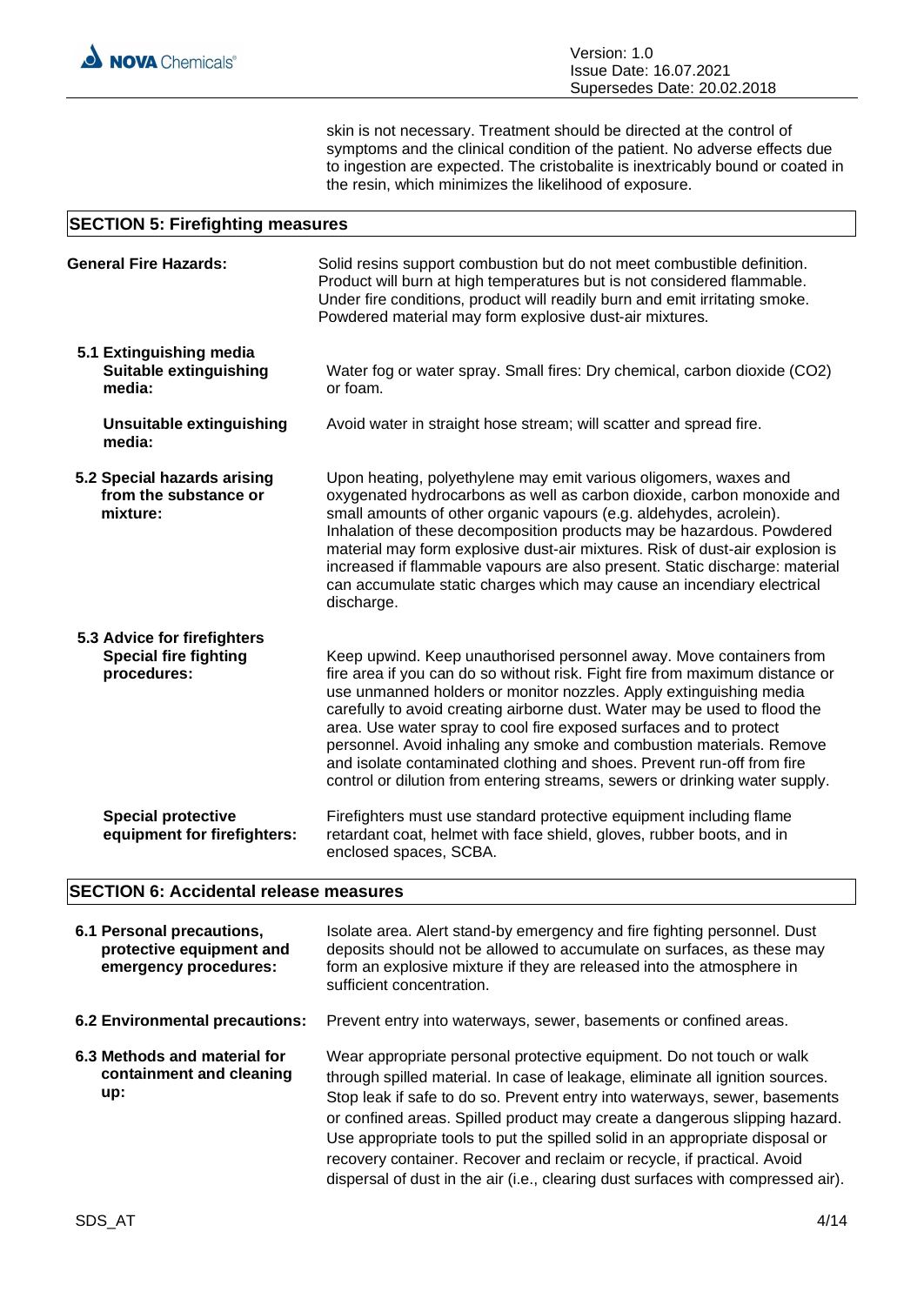

| Version: 1.0                  |
|-------------------------------|
| <b>Issue Date: 16.07.2021</b> |
| Supersedes Date: 20.02.2018   |

| 6.4 Reference to other      | See Section 8 for recommended Personal Protective Equipment and see |
|-----------------------------|---------------------------------------------------------------------|
| sections:                   | Section 13 for waste disposal considerations.                       |
| $- - - - - - - - - - - - -$ |                                                                     |

### **SECTION 7: Handling and storage:**

| 7.1 Precautions for safe<br>handling:                                   | Keep away from uncontrolled heat and incompatible materials. Ground all<br>material handling and transfer equipment. Wash hands thoroughly after<br>handling. Prevent dust accumulation to minimise explosion hazard. For<br>additional information on control of static and minimizing potential dust and<br>fire hazards, refer to NFPA-654, "Standard for the Prevention of Fire and<br>Dust Explosions from the Manufacturing, Processing and Handling of<br>Combustible Particulate Solids, 2013 Edition". Use in a well-ventilated area.<br>Avoid release to the environment. Wear eye protection/protective gloves as<br>needed/wear full face-shield during thermal processing if contact with<br>molten material is possible/wear respirator if dusty. Spilled product may<br>create a dangerous slipping hazard.                                 |
|-------------------------------------------------------------------------|------------------------------------------------------------------------------------------------------------------------------------------------------------------------------------------------------------------------------------------------------------------------------------------------------------------------------------------------------------------------------------------------------------------------------------------------------------------------------------------------------------------------------------------------------------------------------------------------------------------------------------------------------------------------------------------------------------------------------------------------------------------------------------------------------------------------------------------------------------|
| 7.2 Conditions for safe storage,<br>including any<br>incompatibilities: | Store in accordance with all current regulations and standards. Storage<br>area should be clearly identified, well-illuminated and clear of obstruction.<br>Store in closed, grounded and properly designed vessels. Keep away from<br>uncontrolled heat and incompatible materials. Protect from sunlight.<br>Outdoor storage of product in bags requires protection from ultra-violet<br>sunlight by use of a UV stabilized bag or alternate means. Avoid<br>accumulation of dust by frequent cleaning and suitable construction of<br>storage and handling areas. Keep shovels and vacuum systems readily<br>available for cleanup of loose material. DO NOT enter filled bulk containers<br>and attempt to walk over product, due to risk of slipping and possible<br>suffocation. Use a fall arrest system when working near open bulk<br>containers. |
| 7.3 Specific end use(s):                                                | Thermoplastic resin extruded into film, sheet or moulded into containers<br>and other shapes.                                                                                                                                                                                                                                                                                                                                                                                                                                                                                                                                                                                                                                                                                                                                                              |

### **SECTION 8: Exposure controls/personal protection**

#### **8.1 Control parameters Occupational Exposure Limits**

During dusty conditions ACGIH recommends for Particles (insoluble or poorly soluble) not otherwise specified a TWA of 10 mg/m3 (inhalable particles), 3 mg/m3 TWA (respirable particles).

The cristobalite is inextricably bound or coated in the resin, which minimizes the likelihood of exposure.

| <b>Chemical name</b>            | $\mathsf{Type}$ | <b>Exposure Limit Values</b> | Source                                                                      |
|---------------------------------|-----------------|------------------------------|-----------------------------------------------------------------------------|
| Cristobalite - Respirable dust. | MAK YR<br>AVG   | $0.15 \text{ mg/m}$ 3        | Austria. MAK List, OEL Ordinance (GwV),<br>BGBI, II, no. 184/2001 (12 2011) |

#### **8.2 Exposure controls**

#### **Appropriate Engineering Controls:**

Engineering methods to reduce hazardous exposure are preferred controls. Methods include mechanical ventilation (dilution and local exhaust) process or personal enclosure, remote and automated operation, control of process conditions, leak detection and repair systems, and other process modifications. Ensure all exhaust ventilation systems are discharged to outdoors, away from air intakes and ignition sources. Supply sufficient replacement air to make up for air removed by exhaust systems.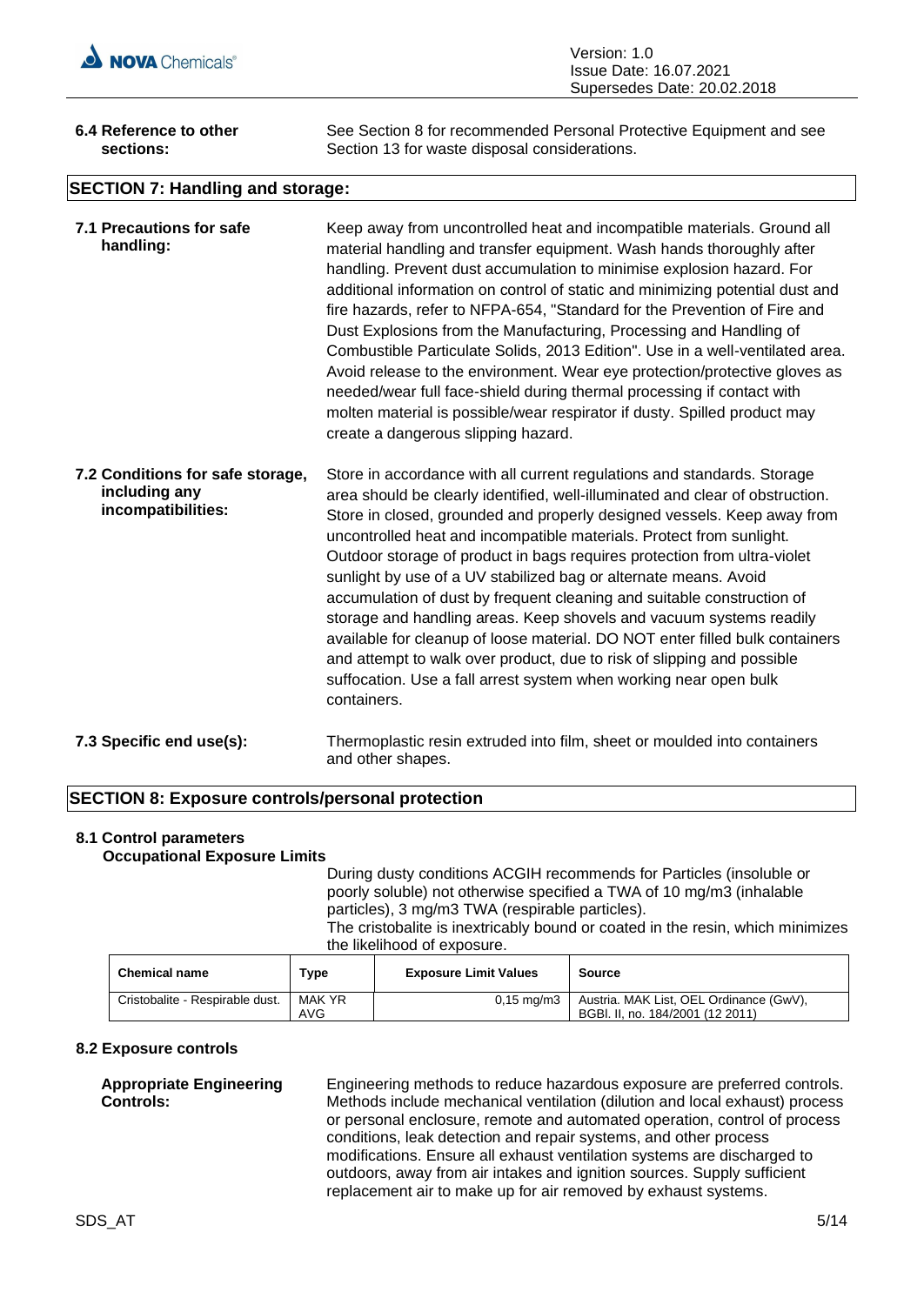

Administrative (procedure) controls and use of personal protective equipment may also be required. It is recommended that all dust control equipment such as local exhaust ventilation and material transport systems involved in handling of this product contain explosion relief vents or an explosion suppression system or an oxygen-deficient environment. Use only appropriately classified electrical equipment and powered industrial trucks.

#### **Individual protection measures, such as personal protective equipment**

| <b>General information:</b>                       | Personal protective equipment (PPE) should not be considered a long-term<br>solution to exposure control. Employer programs to properly select, fit,<br>maintain and train employees to use equipment must accompany PPE.<br>Consult a competent industrial hygiene resource, the PPE manufacturer's<br>recommendation, and/or applicable regulations to determine hazard<br>potential and ensure adequate protection. |
|---------------------------------------------------|------------------------------------------------------------------------------------------------------------------------------------------------------------------------------------------------------------------------------------------------------------------------------------------------------------------------------------------------------------------------------------------------------------------------|
| <b>Eye/face protection:</b>                       | Safety glasses. Wear a face shield when working with molten material.                                                                                                                                                                                                                                                                                                                                                  |
| <b>Skin protection</b><br><b>Hand Protection:</b> | Wear gloves to protect against thermal burns.                                                                                                                                                                                                                                                                                                                                                                          |
| Other:                                            | Wear appropriate clothing to prevent any possibility of skin contact. Wear<br>work clothes with long sleeves and pants. Safety footwear with good<br>traction is recommended to help prevent slipping. Static Dissipative (SD)<br>rated footwear is also recommended.                                                                                                                                                  |
| <b>Respiratory Protection:</b>                    | Appropriate approved air-purifying respirator that meets the requirements of<br>the European Standard for Respiratory Protection (EN 149) or self-<br>contained breathing apparatus should be used. Air supplied breathing<br>apparatus must be used when oxygen concentrations are low or if airborne<br>concentrations exceed the limits of the air-purifying respirators.                                           |
| <b>Hygiene measures:</b>                          | Use effective control measures and PPE to maintain worker exposure to<br>concentrations that are below these limits. Ensure that eyewash stations<br>and safety showers are in close proximity to work locations.                                                                                                                                                                                                      |
| <b>Environmental Controls:</b>                    | Follow all applicable environmental protection legislation.                                                                                                                                                                                                                                                                                                                                                            |

#### **SECTION 9: Physical and chemical properties**

**9.1 Information on basic physical and chemical properties Appearance**

| solid                                                                                                |
|------------------------------------------------------------------------------------------------------|
| Pellets or Granular powder                                                                           |
| white / colourless / translucent                                                                     |
| Minimal, Mild                                                                                        |
| No data available.                                                                                   |
| 105 - 125 °C (221 - 257 °F) (Melting Point) 80 - 105 °C<br>$(176 - 221 \degree F)$ (Softening point) |
| not applicable                                                                                       |
| May form combustible dust concentrations in air.                                                     |
| Upper/lower limit on flammability or explosive limits                                                |
| not applicable                                                                                       |
| not applicable                                                                                       |
| not applicable                                                                                       |
| 330 - 410 °C (626 - 770 °F)                                                                          |
|                                                                                                      |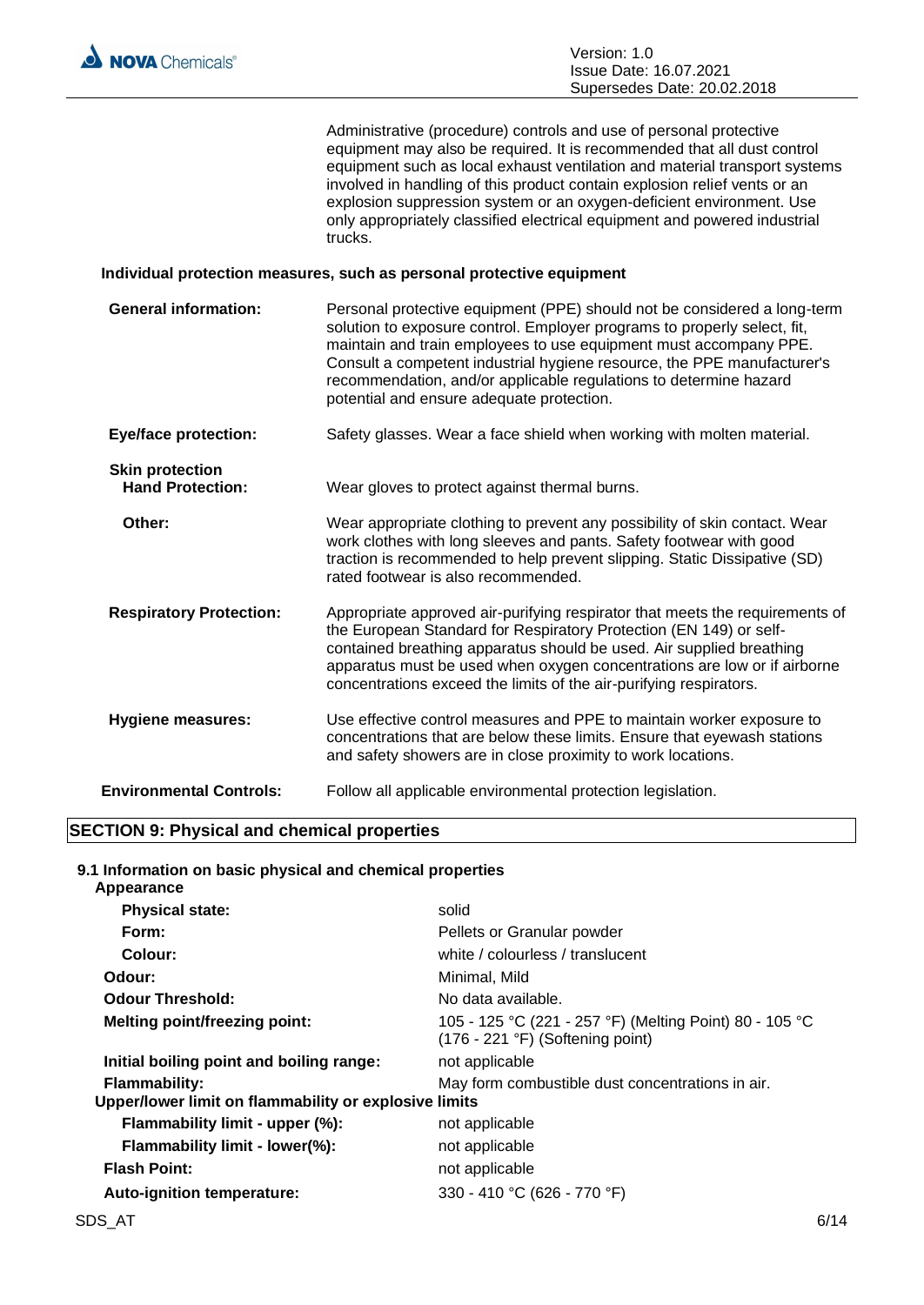

| <b>Decomposition temperature:</b>                  |                | $>$ 300 °C ( $>$ 572 °F) |
|----------------------------------------------------|----------------|--------------------------|
| pH:<br><b>Viscosity</b>                            |                | not applicable           |
| Kinematic viscosity:<br>Solubility(ies)            |                | not applicable           |
| <b>Solubility in water:</b>                        |                | Insoluble in water       |
| Solubility (other):                                |                | No data available.       |
| Partition coefficient (n-octanol/water):           |                | not applicable           |
| Vapour pressure:                                   |                | not applicable           |
| <b>Relative density:</b>                           |                | $0,910 - 0,940$          |
| Density:                                           |                | 910 - 940 kg/m3          |
| <b>Relative vapour density:</b>                    |                | not applicable           |
| Vapour density:<br><b>Particle characteristics</b> |                | not applicable           |
| <b>Particle Size:</b>                              |                | $0,1 - 5$ MM             |
| 9.2 Other information                              |                |                          |
| <b>Oxidising Properties:</b>                       | not applicable |                          |
| <b>Evaporation Rate:</b>                           | not applicable |                          |

## **SECTION 10: Stability and reactivity**

| 10.1 Reactivity:                            | Contact with incompatible materials. Sources of ignition. Exposure to heat.                                                                                                                                                                                                                                                  |
|---------------------------------------------|------------------------------------------------------------------------------------------------------------------------------------------------------------------------------------------------------------------------------------------------------------------------------------------------------------------------------|
| 10.2 Chemical stability:                    | Material is stable under normal conditions.                                                                                                                                                                                                                                                                                  |
| 10.3 Possibility of hazardous<br>reactions: | Hazardous polymerization not likely to occur.                                                                                                                                                                                                                                                                                |
| 10.4 Conditions to avoid:                   | Avoid exposing to heat and contact with strong oxidising substances. Avoid<br>processing material over 300 °C (572 °F).                                                                                                                                                                                                      |
| 10.5 Incompatible Materials:                | Strong oxidising agents. Organic solvents, ether, gasoline, lubricating oils,<br>chlorinated hydrocarbons and aromatic hydrocarbons may react with and<br>degrade polyethylene. Powdered material may form explosive dust-air<br>mixtures. Risk of dust-air explosion is increased if flammable vapours are<br>also present. |
| 10.6 Hazardous decomposition<br>products:   | Upon decomposition, polyethylene may emit various oligomers, waxes and<br>oxygenated hydrocarbons as well as carbon dioxide, carbon monoxide and<br>small amounts of other organic vapours (e.g. aldehydes, acrolein).<br>Inhalation of these decomposition products may be hazardous.                                       |

### **SECTION 11: Toxicological information**

### **Information on likely routes of exposure**

| Inhalation:          | During processing, thermal fumes and inhalation of fine particles may<br>cause respiratory irritation. The cristobalite is inextricably bound or coated<br>in the resin, which minimizes the likelihood of exposure.                |
|----------------------|-------------------------------------------------------------------------------------------------------------------------------------------------------------------------------------------------------------------------------------|
| <b>Skin Contact:</b> | During processing, contact with powder or fines may cause mechanical<br>irritation. Molten material will produce thermal burns. The cristobalite is<br>inextricably bound or coated in the resin, which minimizes the likelihood of |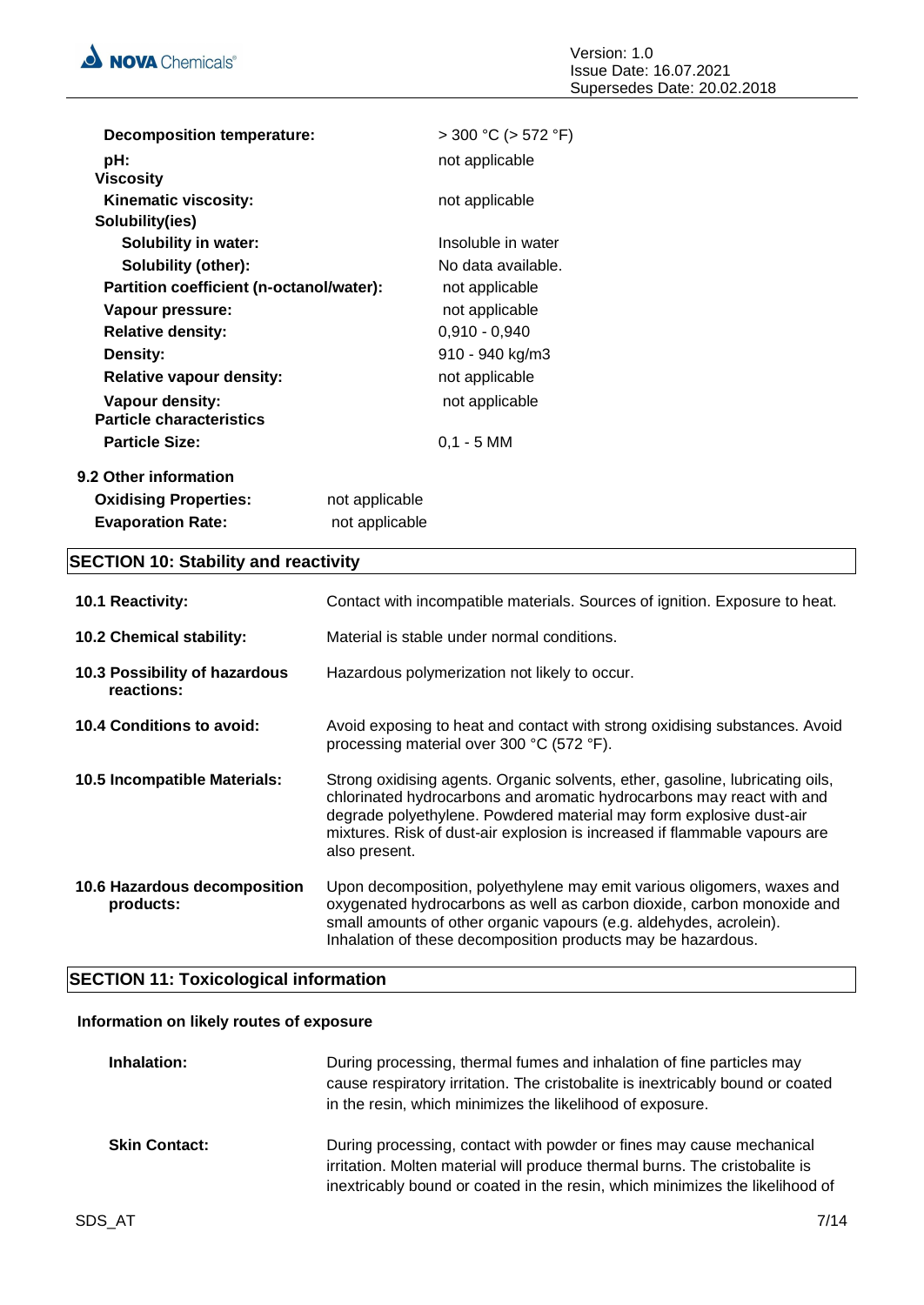

|                                                                            | exposure.                                                                                                                                                                                                                                        |  |
|----------------------------------------------------------------------------|--------------------------------------------------------------------------------------------------------------------------------------------------------------------------------------------------------------------------------------------------|--|
| Eye contact:                                                               | During processing, contact with powder or fines may cause mechanical<br>irritation. Molten material will produce thermal burns. The cristobalite is<br>inextricably bound or coated in the resin, which minimizes the likelihood of<br>exposure. |  |
| Ingestion:                                                                 | Ingestion of this product is not a likely route of exposure.                                                                                                                                                                                     |  |
|                                                                            | Symptoms related to the physical, chemical and toxicological characteristics                                                                                                                                                                     |  |
| Inhalation:                                                                | Respiratory irritation.                                                                                                                                                                                                                          |  |
| <b>Skin Contact:</b>                                                       | Mechanical irritation. Thermal burns. Negligible irritation of the skin based<br>on chemical structure (polymer).                                                                                                                                |  |
| Eye contact:                                                               | Mechanical irritation. Thermal burns. May cause mild, short-lasting<br>discomfort to eyes.                                                                                                                                                       |  |
| Ingestion:                                                                 | No adverse effects due to ingestion are expected.                                                                                                                                                                                                |  |
| 11.1 Information on toxicological effects                                  |                                                                                                                                                                                                                                                  |  |
| <b>Acute toxicity</b>                                                      |                                                                                                                                                                                                                                                  |  |
| Oral<br><b>Product:</b>                                                    | LD $50:$ > 5.000 mg/kg (estimated)                                                                                                                                                                                                               |  |
| <b>Dermal</b><br><b>Product:</b>                                           | Not classified for acute toxicity based on available data.                                                                                                                                                                                       |  |
| <b>Inhalation</b><br>Product:                                              | Not classified for acute toxicity based on available data.                                                                                                                                                                                       |  |
| <b>Repeated dose toxicity</b><br><b>Product:</b>                           | No data available.                                                                                                                                                                                                                               |  |
| <b>Skin Corrosion/Irritation</b><br>Product:                               | No data available.                                                                                                                                                                                                                               |  |
| <b>Components:</b><br>Cristobalite                                         | Irritating. May cause abrasion to skin. The cristobalite is inextricably bound<br>or coated in the resin, which minimizes the likelihood of exposure.                                                                                            |  |
| <b>Serious Eye Damage/Eye Irritation</b><br>Product:<br>No data available. |                                                                                                                                                                                                                                                  |  |
| <b>Components:</b><br>Cristobalite                                         | Irritating. May cause abrasion to cornea. The cristobalite is inextricably<br>bound or coated in the resin, which minimizes the likelihood of exposure.                                                                                          |  |

| <b>Respiratory or Skin Sensitisation</b> |                    |      |
|------------------------------------------|--------------------|------|
| <b>Product:</b>                          | No data available. |      |
| SDS AT                                   |                    | 8/14 |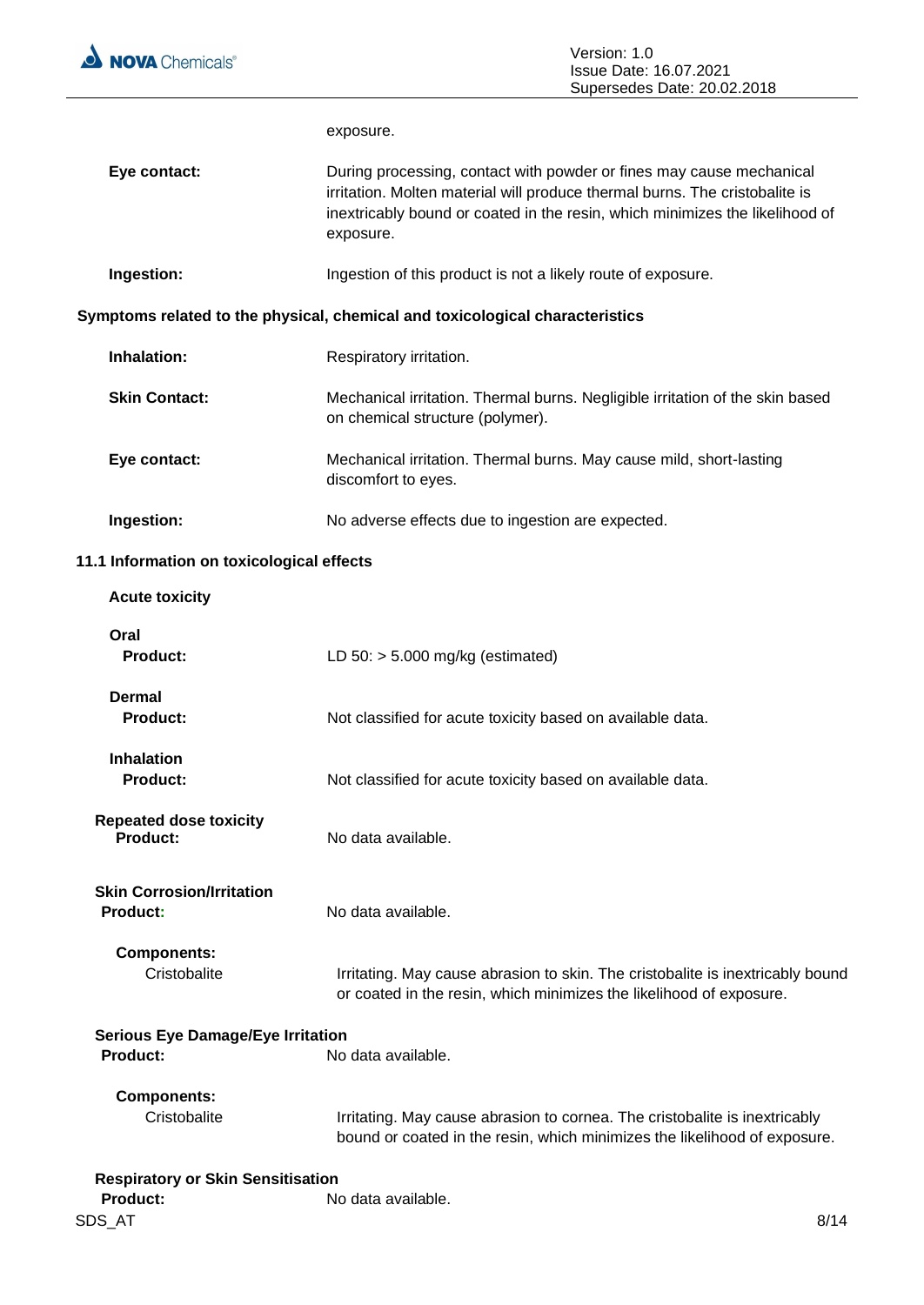

### **Germ Cell Mutagenicity**

| In vitro<br>Product:                                                       | There are no known or reported genetic effects.                                                                                                                                                                                                                                                                                                                                       |
|----------------------------------------------------------------------------|---------------------------------------------------------------------------------------------------------------------------------------------------------------------------------------------------------------------------------------------------------------------------------------------------------------------------------------------------------------------------------------|
| In vivo<br><b>Product:</b>                                                 | There are no known or reported genetic effects.                                                                                                                                                                                                                                                                                                                                       |
| Carcinogenicity<br>Product:                                                | Not classified                                                                                                                                                                                                                                                                                                                                                                        |
| <b>Reproductive toxicity</b><br>Product:                                   | There are no known or reported reproductive effects.                                                                                                                                                                                                                                                                                                                                  |
| <b>Specific Target Organ Toxicity - Single Exposure</b><br><b>Product:</b> | No data available.                                                                                                                                                                                                                                                                                                                                                                    |
| <b>Specific Target Organ Toxicity - Repeated Exposure</b><br>Product:      | No data available.                                                                                                                                                                                                                                                                                                                                                                    |
| <b>Components:</b><br>Cristobalite                                         | Lungs, Respiratory system - The cristobalite is inextricably bound or coated<br>in the resin, which minimizes the likelihood of exposure.                                                                                                                                                                                                                                             |
| <b>Aspiration Hazard</b><br>Product:                                       | Not classified.                                                                                                                                                                                                                                                                                                                                                                       |
| 11.2 Information on health hazards                                         |                                                                                                                                                                                                                                                                                                                                                                                       |
| <b>Endocrine Disruption</b><br>Product:                                    | The substance/mixture does not contain components considered to have<br>endocrine disrupting properties according to REACH Article 57(f) or<br>Commission Delegated regulation (EU) 2017/2100 or Commission<br>Regulation (EU) 2018/605 at levels of 0.1% or higher.                                                                                                                  |
| <b>Other hazards</b><br><b>Product:</b>                                    | No data available.                                                                                                                                                                                                                                                                                                                                                                    |
| <b>SECTION 12: Ecological information</b>                                  |                                                                                                                                                                                                                                                                                                                                                                                       |
| <b>General information:</b>                                                | NOVAPOL <sup>®</sup> resins are expected to be inert in the environment. They float<br>on water and are not biodegradable. They are not expected to<br>bioconcentrate (accumulate in the food chain) due to their high molecular<br>weight. NOVAPOL® pellets are not expected to be toxic if ingested but may<br>represent a choking hazard if ingested by waterfowl or aquatic life. |
| 12.1 Toxicity                                                              |                                                                                                                                                                                                                                                                                                                                                                                       |
| <b>Acute toxicity</b>                                                      |                                                                                                                                                                                                                                                                                                                                                                                       |
| <b>Fish</b><br><b>Product:</b>                                             | LC 50 (96 h): $> 100$ mg/l                                                                                                                                                                                                                                                                                                                                                            |
| <b>Aquatic Invertebrates</b><br><b>Product:</b>                            | EC 50 (Daphnia magna, 48 h): > 100 mg/l                                                                                                                                                                                                                                                                                                                                               |
| SDS_AT                                                                     | 9/14                                                                                                                                                                                                                                                                                                                                                                                  |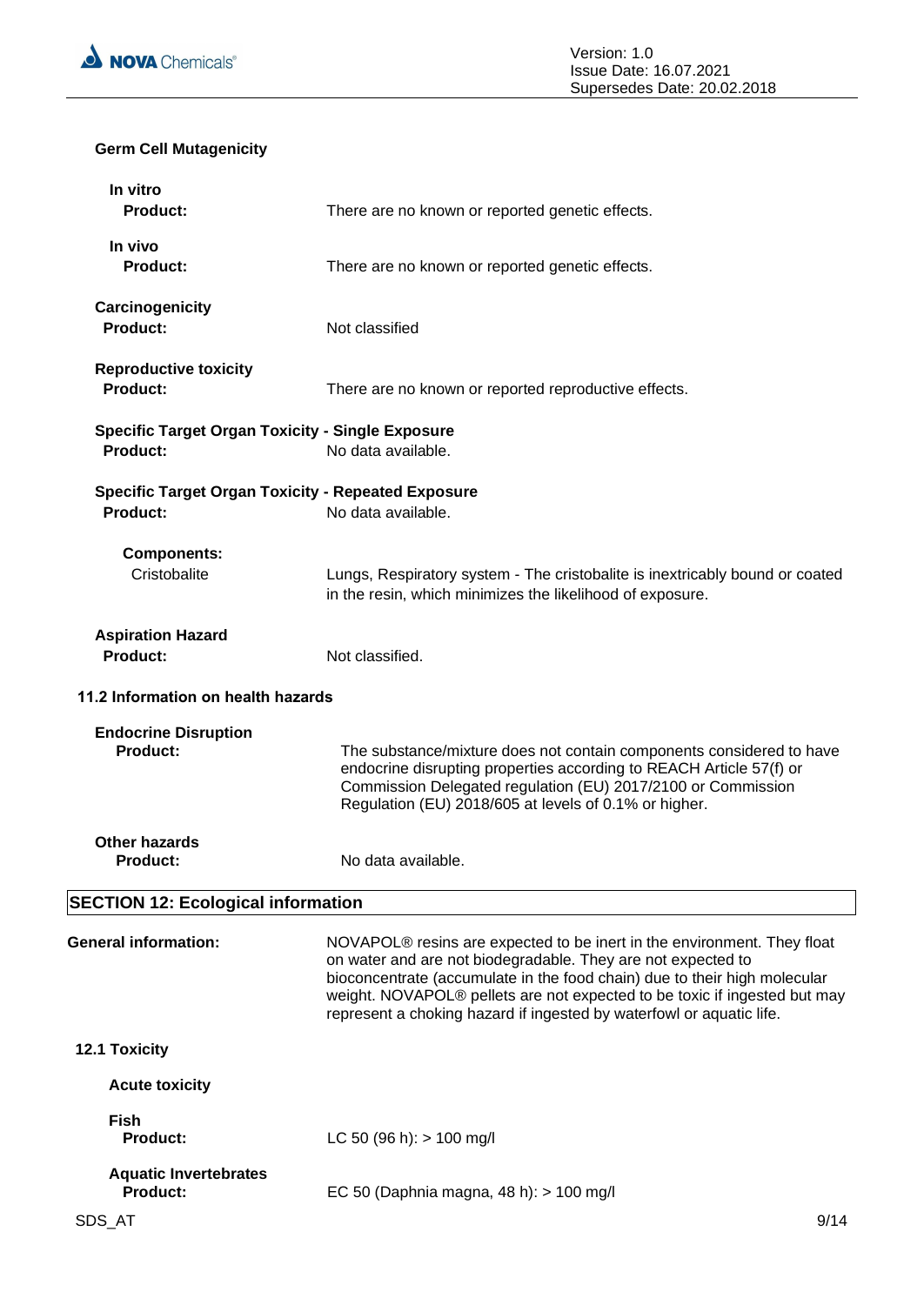

| <b>Toxicity to aquatic plants</b><br><b>Product:</b>                   | EC 50 (72 h): $> 100$ mg/l                                                                                                                                                                                                                                                                                                                                                       |
|------------------------------------------------------------------------|----------------------------------------------------------------------------------------------------------------------------------------------------------------------------------------------------------------------------------------------------------------------------------------------------------------------------------------------------------------------------------|
| <b>Chronic toxicity</b>                                                |                                                                                                                                                                                                                                                                                                                                                                                  |
| Fish<br><b>Product:</b>                                                | $NOEC :$ > 100 mg/l                                                                                                                                                                                                                                                                                                                                                              |
| <b>Aquatic Invertebrates</b><br><b>Product:</b>                        | $NOEC : > 100$ mg/l                                                                                                                                                                                                                                                                                                                                                              |
| <b>Toxicity to aquatic plants</b><br><b>Product:</b>                   | $NOEC : > 100$ mg/l                                                                                                                                                                                                                                                                                                                                                              |
| 12.2 Persistence and degradability                                     |                                                                                                                                                                                                                                                                                                                                                                                  |
| <b>Biodegradation</b><br><b>Product:</b>                               | Not readily degradable. Under optimal oxidation conditions, >99% of<br>polyethylene will remain intact after exposure to microbial actions. Product<br>will slowly change (embrittle) in the presence of sunlight, but will not fully<br>breakdown. Product buried in landfill has been found to be stable over time.<br>No toxic degradation products are known to be produced. |
| <b>BOD/COD Ratio</b><br><b>Product</b>                                 | No data available.                                                                                                                                                                                                                                                                                                                                                               |
| 12.3 Bioaccumulative potential<br><b>Bioconcentration Factor (BCF)</b> |                                                                                                                                                                                                                                                                                                                                                                                  |
| <b>Product:</b>                                                        | Pellets may accumulate in the digestive systems of birds and aquatic life,<br>causing injury and possible death due to starvation.                                                                                                                                                                                                                                               |
| Partition Coefficient n-octanol / water (log Kow)                      |                                                                                                                                                                                                                                                                                                                                                                                  |
| <b>Product:</b>                                                        | not applicable                                                                                                                                                                                                                                                                                                                                                                   |
| 12.4 Mobility in soil:                                                 | Biologically persistent This product has not been found to migrate through<br>soils.                                                                                                                                                                                                                                                                                             |
| 12.5 Results of PBT and vPvB assessment:<br><b>Product</b>             | PBT assessment does not apply.                                                                                                                                                                                                                                                                                                                                                   |
| 12.6 Endocrine Disruption:<br><b>Product:</b>                          | The substance/mixture does not contain components considered to have<br>endocrine disrupting properties according to REACH Article 57(f) or<br>Commission Delegated regulation (EU) 2017/2100 or Commission<br>Regulation (EU) 2018/605 at levels of 0.1% or higher.                                                                                                             |
| 12.7 Other adverse effects:                                            | Pellets are persistent in aquatic and terrestrial systems.                                                                                                                                                                                                                                                                                                                       |
|                                                                        |                                                                                                                                                                                                                                                                                                                                                                                  |

### **SECTION 13: Disposal considerations**

#### **13.1 Waste treatment methods**

**Disposal methods:** Dispose of contents/container to an appropriate treatment and disposal facility in accordance with applicable laws and regulations, and product characteristics at time of disposal. Preferred disposal methods for polyethylene in order of preference are: 1) clean and reuse if possible, 2) recover and resell through plastic recyclers or resin brokers, 3) incinerate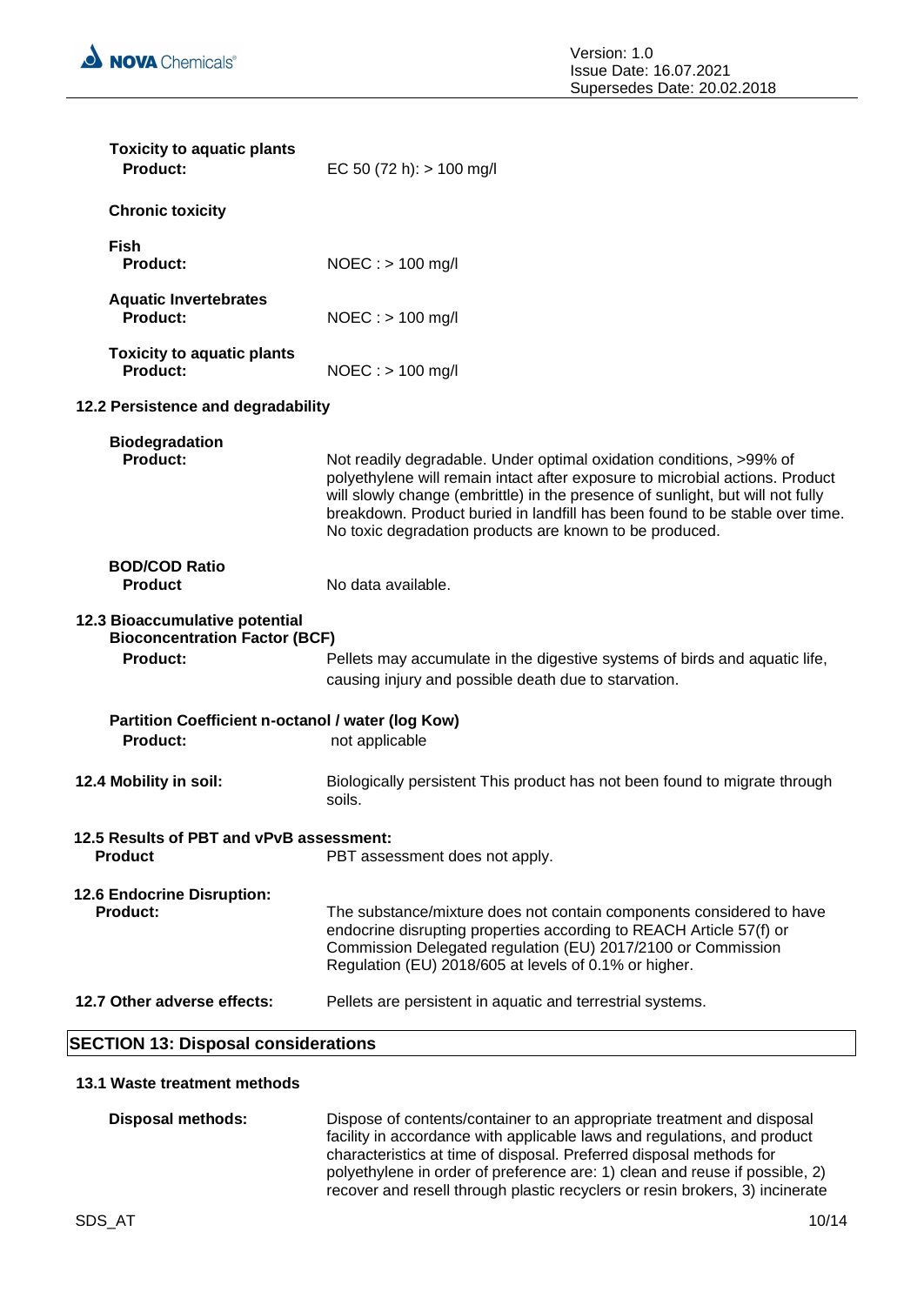

with waste heat recovery and 4) landfill. DO NOT ATTEMPT TO DISPOSE OF BY UNCONTROLLED INCINERATION. Open burning of plastics at landfills should not be undertaken.

**Contaminated Packaging:** Check regional, national and local environmental regulations prior to disposal.

#### **SECTION 14: Transport information**

#### **ADR**

Not regulated.

#### **IMDG**

Not regulated.

#### **IATA**

Not regulated.

**14.7 Transport in bulk according to Annex II of MARPOL and the IBC Code**: not applicable

#### **SECTION 15: Regulatory information**

**15.1 Safety, health and environmental regulations/legislation specific for the substance or mixture:**

#### **EU Regulations**

**Regulation 1005/2009/EC on substances that deplete the ozone layer, Annex I, Controlled Substances:** none

**Regulation 1005/2009/EC on substances that deplete the ozone layer, Annex II, New Substances:**  none

**EU. Reach Annex XIV, Substances Subject to Authorization:** none

**Regulation (EU) 2019/1021 On persistent organic pollutants (recast), as amended:** none

**EU. Directive 2010/75/EU on Industrial Emissions (IPPC), Annex II, L 334/17:** none

**Regulation (EU) No. 649/2012 concerning the export and import of dangerous chemicals, Annex I, Part 1 as amended:** none

**Regulation (EU) No. 649/2012 concerning the export and import of dangerous chemicals, Annex I, Part 2 as amended:** none

**Regulation (EU) No. 649/2012 concerning the export and import of dangerous chemicals, Annex I, Part 3 as amended:** none

**Regulation (EU) No. 649/2012 concerning the export and import of dangerous chemicals, Annex V as amended:** none

**EU. REACH Candidate List of Substances of Very High Concern for Authorization (SVHC):** none

**Regulation (EC) No. 1907/2006 Annex XVII Substances subject to restriction on marketing and use:**  none

**Directive 2004/37/EC on the protection of workers from the risks related to exposure to carcinogens and mutagens at work.:** none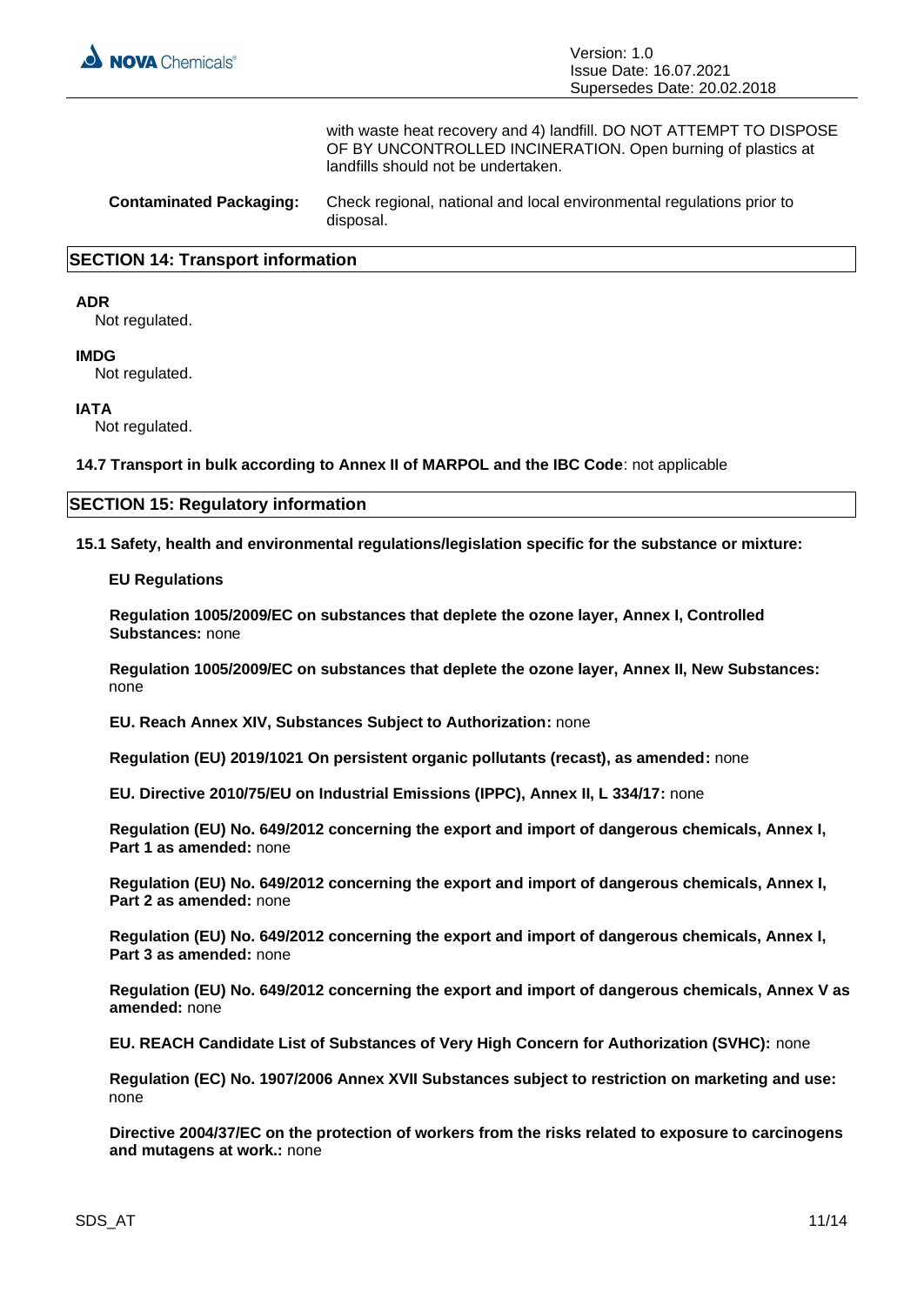**Directive 92/85/EEC: on the safety and health of pregnant workers and workers who have recently given birth or are breast feeding.:** none

**EU. Directive 2012/18/EU (SEVESO III) on major accident hazards involving dangerous substances, as amended.:** not applicable

**EU. Regulation No. 166/2006 PRTR (Pollutant Release and Transfer Registry), Annex II: Pollutants:**  none

**Directive 98/24/EC on the protection of workers from the risks related to chemical agents at work:**  none

**15.2 Chemical safety assessment:** Not required. This product complies with the registration requirements of the REACH Regulation (EC) No 1907/2006. The component substances have been duly registered or are exempt from registration. This covers those EU importers included in NOVA Chemicals' Only Representative scheme.

| <b>SECTION 16: Other information</b>                                    |                                                                                                                                                                                                                                                                                                                                                                                                                                                                                                                                               |  |
|-------------------------------------------------------------------------|-----------------------------------------------------------------------------------------------------------------------------------------------------------------------------------------------------------------------------------------------------------------------------------------------------------------------------------------------------------------------------------------------------------------------------------------------------------------------------------------------------------------------------------------------|--|
| <b>Revision Information:</b>                                            | 16.07.2021: SDS Update                                                                                                                                                                                                                                                                                                                                                                                                                                                                                                                        |  |
| <b>References</b><br><b>PBT</b><br>vPvB                                 | PBT: persistent, bioaccumulative and toxic substance.<br>vPvB: very persistent and very bioaccumulative substance.                                                                                                                                                                                                                                                                                                                                                                                                                            |  |
| Key literature references and<br>sources for data:                      | Available on request.                                                                                                                                                                                                                                                                                                                                                                                                                                                                                                                         |  |
| Wording of the H-statements in sections 2 and 3<br>H315<br>H319<br>H350 | Causes skin irritation.<br>Causes serious eye irritation.<br>May cause cancer.                                                                                                                                                                                                                                                                                                                                                                                                                                                                |  |
| <b>Training information:</b>                                            | Suitable information on safety in handling, storage and processing the<br>product should be given to employees based on the existing information.                                                                                                                                                                                                                                                                                                                                                                                             |  |
| <b>Other information:</b>                                               | Exposure to the Hazardous Combustion and Decomposition Products as<br>described in the SDS, Sections 5 and 10, may be linked with various acute<br>and chronic health effects. These effects include irritation of eyes and upper<br>respiratory tract primarily from the aldehydes, breathing difficulties, systemic<br>toxicity such as liver, kidney, and central nervous system effects.<br>NOVA Chemicals has monitored worker exposures to emissions during<br>commercial-scale processing of polyethylene. Concentrations of hazardous |  |
|                                                                         | decomposition products were determined to be well below established<br>exposure limits in the workplace. "Quantitation of Employee Exposure to<br>Emission Products Generated By Commercial-Scale Processing of<br>Polyethylene" is available in the Am. Ind. Hyg. Assoc. J. 56:809-814 (1995)<br>and "Quantification of Emission Compounds Generated During Commercial-<br>Scale Processing of Advanced SCLAIRTECH™ Polyethylene" is available in<br>the Journal of Plastic Film & Sheeting Volume 26 Issue 2, April 2010.                   |  |
|                                                                         | For information on ventilation considerations for the control of volatile air<br>contaminants from polyethylene, please request a copy of NOVA Chemicals'<br>publication, "Ventilation Guidelines for Heat-Processing Polyethylene Resins".                                                                                                                                                                                                                                                                                                   |  |
|                                                                         | For additional information on unloading hopper cars containing plastic resins,<br>refer to NOVA Chemicals' publication, "Hopper Car Unloading Guide".                                                                                                                                                                                                                                                                                                                                                                                         |  |
| SDS AT                                                                  | For information on processing properties, selection of NOVAPOL resin<br>12/14                                                                                                                                                                                                                                                                                                                                                                                                                                                                 |  |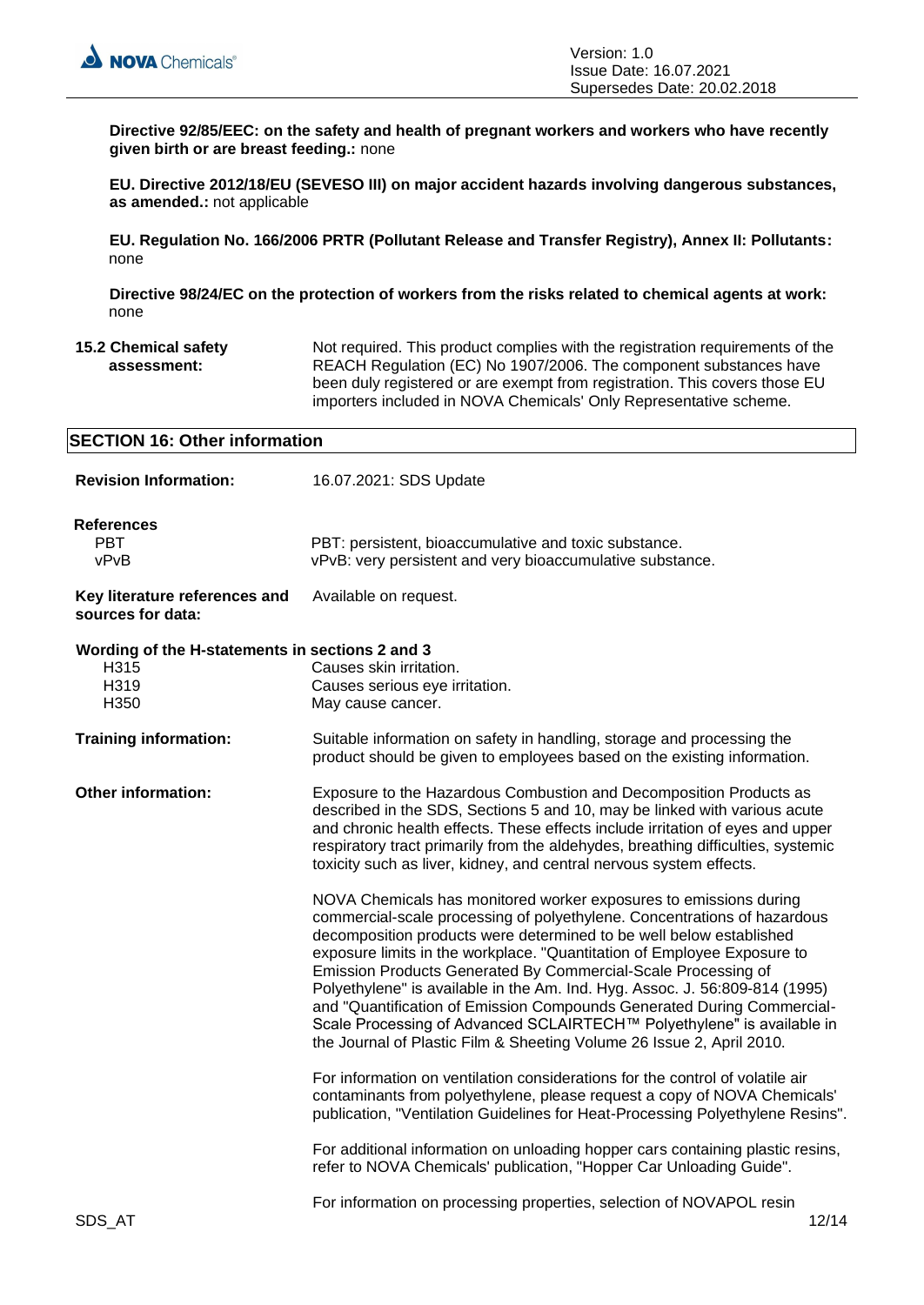grades, refer to the NOVAPOL Product Data Sheets available on our web site, under Products & Applications: http://www.novachemicals.com.

For additional information on preventing pellet loss, refer to published plastic industry publications and resources under 'Operation Clean Sweep'; now downloadable from the web at http://www.opcleansweep.org/.

Polyethylene fines and dust particles are listed as a Class I combustible dust by the National Fire Protection Association (see NFPA-68, Table F.1 (e)). For additional information on control of static and minimizing potential dust and fire hazards, refer to NFPA-654, "Standard for the Prevention of Fire and Dust Explosions from the Manufacturing, Processing and Handling of Combustible Particulate Solids, 2013 Edition".

Explosivity testing was done on one NOVAPOL® LLDPE, one LDPE and one HDPE resins with Pmax =  $4.8 - 5.7$  bar, Kst =  $12 - 17$  (bar m/s) and Minimum Ignition Energy (MIE) =  $1000-10,000$ ; dust explosion class = St 1; this data was obtained for polyethylene with a final particle size of 100% <250 um and moisture content between 0 and 0.2%. Similar results are expected for the remaining NOVAPOL® polyethylene resin grades.

For NOVAPOL resin grade specific information including food contact compliance statements, please contact your sales representative or refer to NOVA Chemicals' polyethylene Product Data Sheets.

Key/Legend: ACGIH = American Conference of Governmental Industrial Hygienists; ADR = Transport of Dangerous Goods by Road; ADR/RID = European Agreement of Dangerous Goods by Road/Rail; CAS = Chemical Abstracts Service; DFG = Deutsche Forschungsgemeinschaft; EC50 = Effective Concentration 50%; EEC = European Economic Community; EU = European Union; GHS = Globally Harmonized System for the Classification and Labelling of Chemicals: IARC = International Agency for Research on Cancer; IATA = International Air Transport Association; ICAO = International Civil Aviation Organization; IMDG = International Maritime Dangerous Goods; IMO = International Maritime Organization; Kow = Octanol/water partition coefficient; LC50 = Lethal Concentration 50%; LD50 = Lethal Dose 50%; LEL = Lower Explosive Limit; LFL = Lower Flammable Limit; LLV = Level Limit Ceiling Limit (Sweden dust); MAK = Maximum Concentration Value in the Workplace; NCEC = National Chemical Emergency Centre; NFPA = National Fire Protection Association; NTP = National Toxicology Program; OEL = Occupational Exposure Limit; PNOC = Particulates Not Otherwise Classified; PPE = Personal Protective Equipment; REACH = Registration, Evaluation, Authorisation and Restriction of Chemical Substances; RID = Transport of Dangerous Goods by Rail; SADT = Self Accelerating Decomposition Temperature; SCBA = Self Contained Breathing Apparatus; SDS = Safety Data Sheet; STEL = Short Term Exposure Limit; TLV = Threshold Limit Value; TWA = Time Weighted Average; UEL = Upper Explosive Limit; UFL = Upper Flammable Limit; VLA-ED = Valor límite Ambiental de Exposición Diaria (Environmental Exposure Daily Limit Value); VME = valeur limite d'exposition (Occupational Exposure Limits)

**Issue Date:** 16.07.2021

**SDS No.:** NOVA-0029B

**Disclaimer:** ALTHOUGH THE INFORMATION CONTAINED IN THIS DOCUMENT IS PRESENTED IN GOOD FAITH, BASED ON AVAILABLE INFORMATION BELIEVED TO BE RELIABLE AT THE TIME OF PREPARATION OF THIS DOCUMENT, **NOVA CHEMICALS MAKES NO WARRANTIES OR REPRESENTATIONS WITH RESPECT TO THE INFORMATION OR THE PRODUCT/MATERIALS DESCRIBED HEREIN, AND EXPRESSLY DISCLAIMS ALL IMPLIED WARRANTIES AND CONDITIONS (INCLUDING ALL WARRANTIES AND CONDITIONS OF MERCHANTABILITY OR FITNESS FOR A PARTICULAR PURPOSE). NO FREEDOM FROM INFRINGEMENT OF ANY PATENT OWNED BY NOVA CHEMICALS OR OTHERS IS TO BE INFERRED. THIS INFORMATION IS SUBJECT TO CHANGE WITHOUT NOTICE. PLEASE CONTACT NOVA CHEMICALS FOR THE MOST CURRENT VERSION OF THIS SDS. NOVA CHEMICALS DOES NOT ASSUME RESPONSIBILITY FOR SDS OBTAINED FROM THIRD PARTY SOURCES.**

> **UNLESS SPECIFICALLY AGREED OTHERWISE, NOVA CHEMICALS DOES NOT TAKE RESPONSIBILITY FOR USE, TRANSPORTATION, STORAGE, HANDLING OR DISPOSAL**